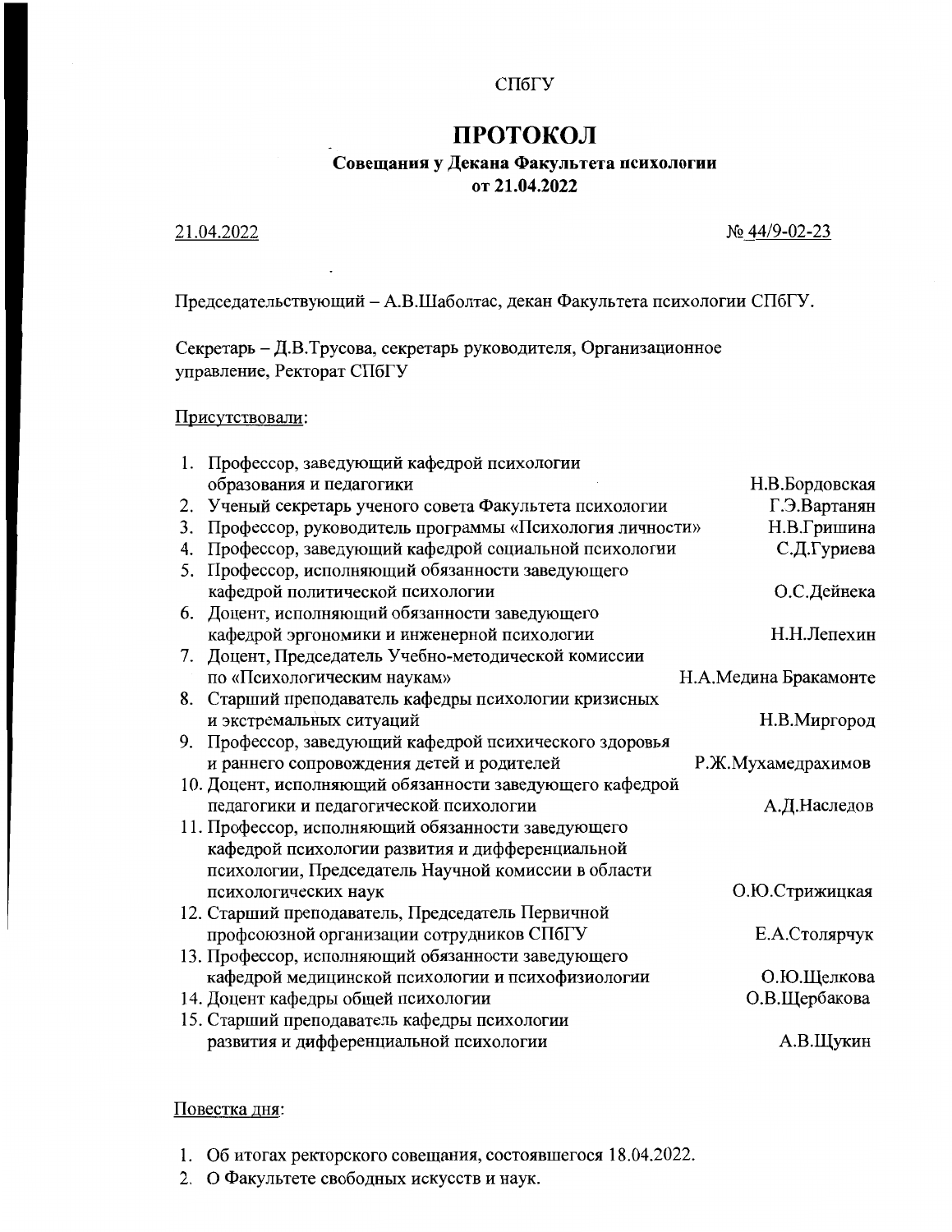- 3. О проведении государственной итоговой аттестации (далее-ГИА).
- 4. О подготовке Олимпиады школьников СПбГУ в 2022/2023 учебном году.
- 5. О конкурсе на замещение должностей.
- 6. О проведение открытых занятий.
- 7. О международной научной конференции «Ананьевские чтения 2022».
- 8. О договорах гражданско-правового характера (далее ДГПХ) и совместителях.

1. Об итогах ректорского совещания, состоявшегося 18.04.2022

## А.В.Шаболтас

Присутствующие были проинформированы об итогах ректорского совещания, состоявшегося 18.04.2022, подробные материалы которого направлены по корпоративной почте и размещены на сайте СПбГУ.

Декан Факультета психологии СПбГУ проинформировала участников совещания о процедурах и ходе проверки обучающихся и работников СПбГУ в части нарушения положений законодательства Российской Федерации, локальных актов СПбГУ, трудовых договоров и других документов.

1.1. Присутствующим принять информацию к сведению.

2. О Факультете свободных искусств и наук

### А.В.Шаболтас

Присутствующие были проинформированы о том, что назначен новый исполняющий обязанности декана Факультета свободных искусств и наук -Н.М.Савченкова, профессор кафедры междисциплинарных исследований и практик в области искусств.

2.1. Присутствующим принять информацию к сведению.

3. О проведении государственной итоговой аттестации (далее-ГИА)

# А.В.Шаболтас

Присутствующие были проинформированы о том, что в рамках ГИА по направлению «Психология» все процедуры будут очными. В исключительных случаях планируется использовать MSTeams. К исключительным случаям относятся процедуры с использованием информационно-коммуникационных технологий для обучающихся, которые являются иностранными гражданами и подали заявления с просьбой о переводе на дистанционный формат обучения в связи с объективными обстоятельствами.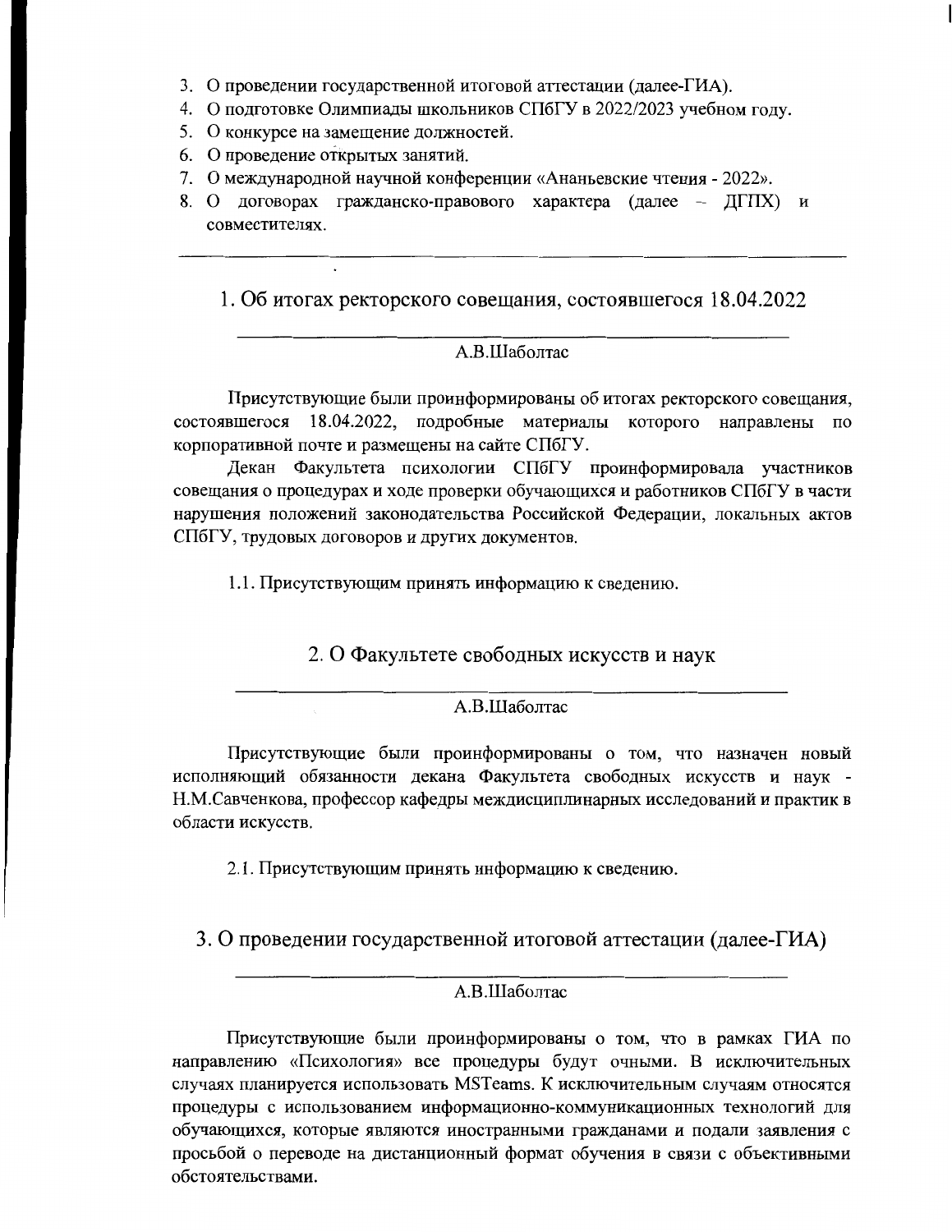3.1. Присутствующим принять информацию к сведению.

# 4. О подготовке Олимпиады школьников СПбГУ в 2022/2023 учебном году

# А.В.Шаболтас

Присутствующие были проинформированы о направленных Е.Л.Солдатовой предложениях в части подготовки Олимпиады школьников СПбГУ в 2022-2023 учебном году по Психологии. Предложения направлены участникам совещания для высказывания своего мнения.

 $4.1.$ Д.В.Трусовой организовать рассылку информации заведующим кафедрами.

# 5. О конкурсе на замещение должностей

#### А.В.Шаболтас

Присутствующие были проинформированы о том, что сейчас идет основной поток конкурсов на замещение должностей профессорско-преподавательского состава по Факультету психологии. Несмотря на то, что все объявления и документы были поданы в соответствии с обозначенными сроками, некоторые из них подавались в последний день, что создавало риск для проведения конкурса на конкретную должность. Алла Вадимовна попросила заведующих кафедрами лично отслеживать подачу документов на конкурс в следующем году при наличии кандидатов.

5.1. Присутствующим принять информацию к сведению.

6. О проведение открытых занятий

## A.B.IIIаболтас

В ходе совещания обсуждался вопрос, касающийся даты проведения открытых занятий для альтернативных конкурсов на замещение должностей профессорскопреподавательского состава. Открытые занятия решено было провести 11.05 и 12.05.2022 в очном формате.

6.1. Присутствующим принять информацию к сведению.

7. О международной научной конференции «Ананьевские чтения - 2022»